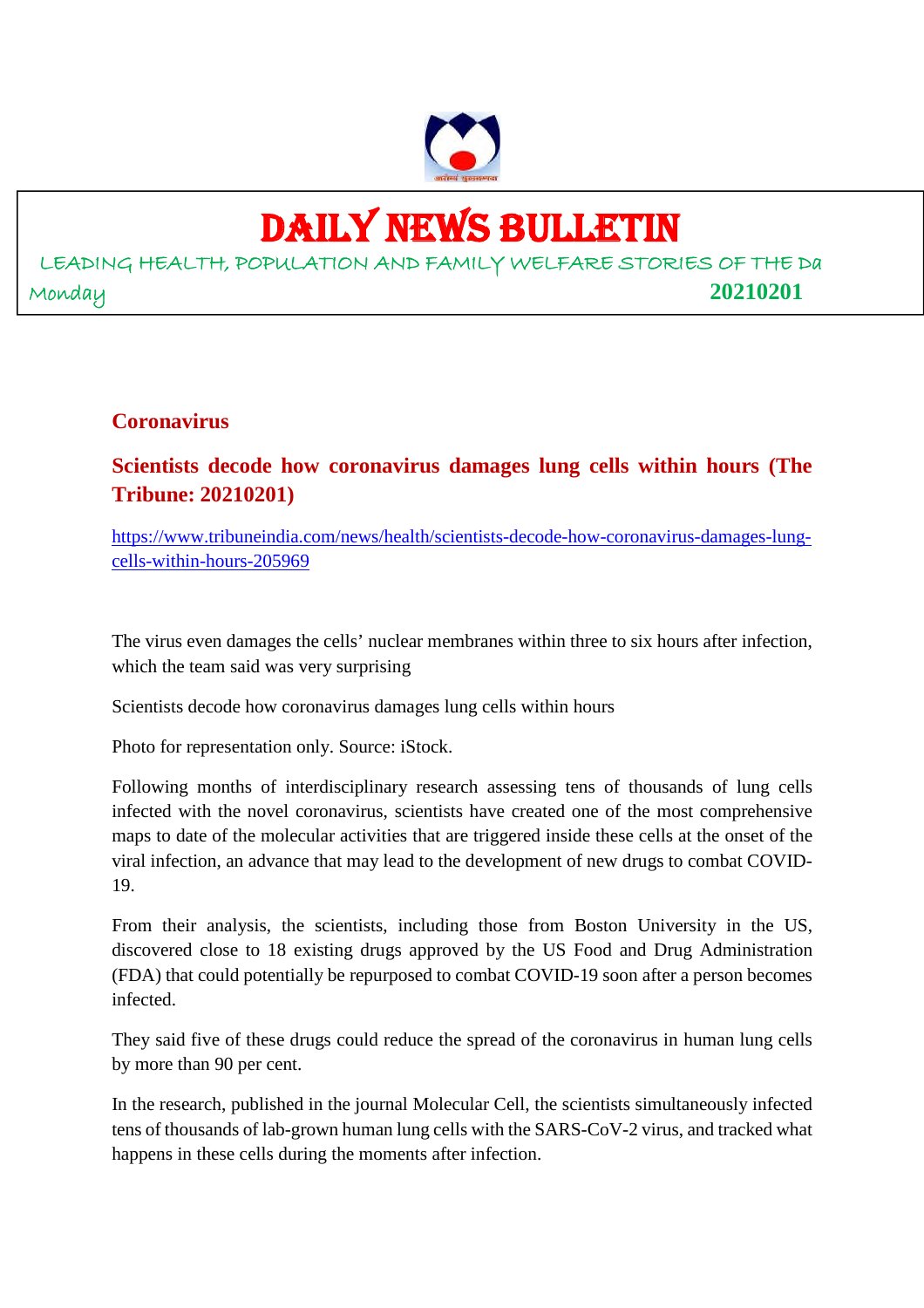They said these engineered cells are not completely identical to the living, breathing cells inside our bodies, but are the "closest thing to it."

"What makes this research unusual is that we looked at very early time points [of infection], at just one hour after the virus infects lung cells. It was scary to see that the virus already starts to damage the cells so early during infection," said study co-author and virologist Elke Muhlberger from Boston University (BU).

According to the researchers, "the virus does wholesale remodelling of the lung cells."

"It's amazing the degree to which the virus commandeers the cells it infects," said Andrew Emili, another co-author of the study from BU.

Since viruses cannot replicate themselves, they hijack the host cell machinery to make copies of its genetic material.

In the study, the scientists found that when SARS-CoV-2 takes over, it completely changes the cells' metabolic processes.

The virus even damages the cells' nuclear membranes within three to six hours after infection, which the team said was very surprising.

In contrast, "cells infected with the deadly Ebola virus don't show any obvious structural changes at these early time points of infection, and even at late stages of infection, the nuclear membrane is still intact," Muhlberger said.

The scientists explained that the cell's nuclear membrane surrounds the nucleus, which holds the majority of the genetic information, and controls and regulates normal cellular functions.

With the nucleus compromised by the coronavirus, they said "things rapidly take a bad turn for the entire cell."

The lung cells—which normally play a role in maintaining the essential gas exchange of oxygen and carbon dioxide that occurs when we breathe—die under this siege, the study noted.

According to the researchers, the cells also emit distress signals which boost inflammation as they die, triggering a cascade of biological activity that accelerates more cell death.

This eventually leads to pneumonia, acute respiratory distress, and lung failure, they explained.

"I couldn't have predicted a lot of these pathways, most of them were news to me. That's why our [experimental] model is so valuable," said Andrew Wilson, one of the study's senior authors. — PTI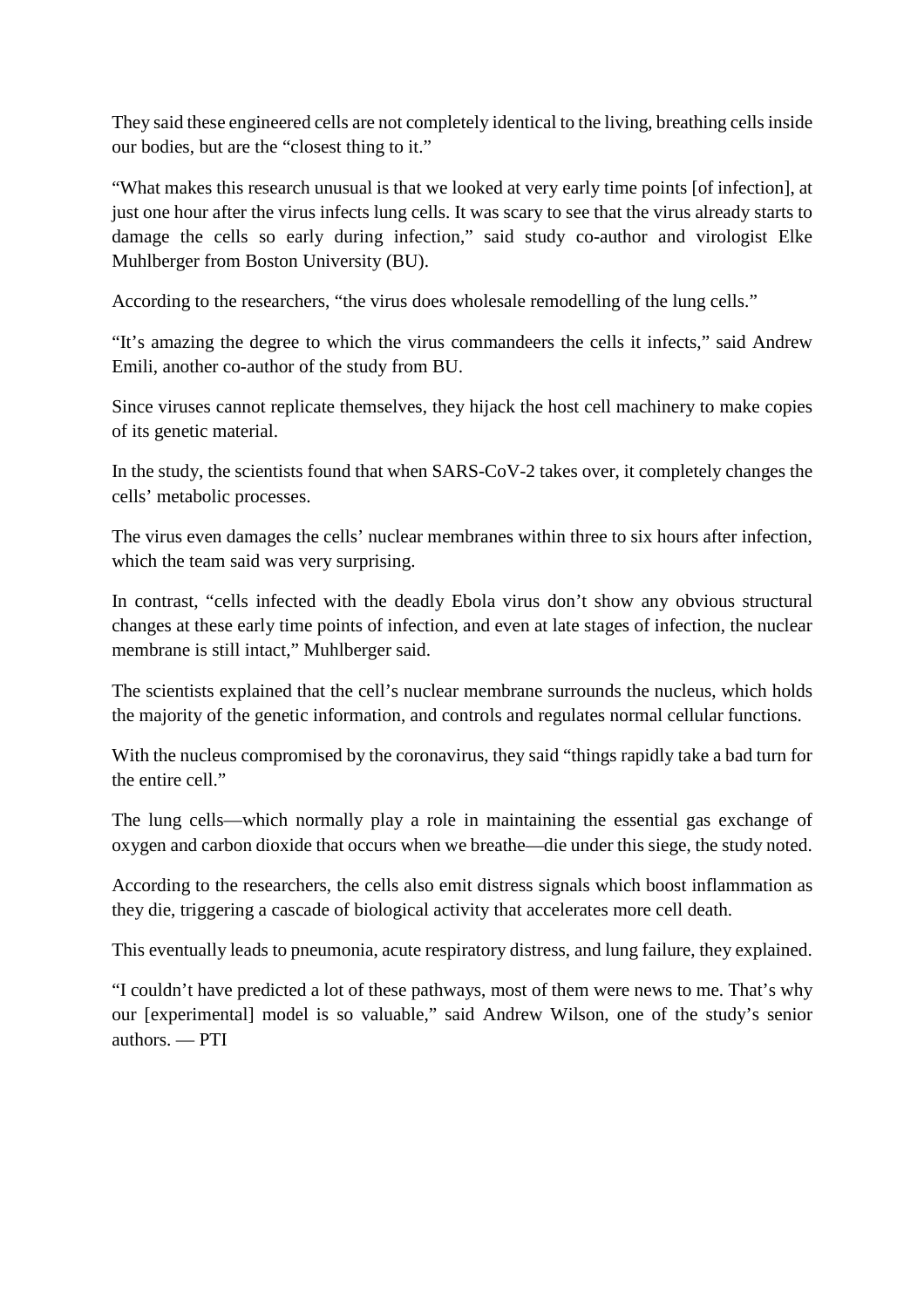#### **COVID-19: India records 13,052 new cases**

### **COVID-19: India records 13,052 new cases, 127 fatalities (The Tribune: 20210201)**

https://www.tribuneindia.com/news/health/covid-19-india-records-13-052-new-cases-127 fatalities-205912

The total COVID-19 active cases remained below 2 lakh for the 12th consecutive day.

COVID-19: India records 13,052 new cases, 127 fatalities

The total COVID-19 active cases remained below 2 lakh for the 12th consecutive day. Reuters photo.

With 13,052 new coronavirus cases, India's COVID-19 tally has climbed to 1,07,46,183, while the number of people who have recuperated from the disease has surged to 1,04,23,125, according to the Union Health Ministry data updated on Sunday.

The national recovery rate has climbed to 96.99 per cent.

The death toll increased to 1,54,274 with 127 new fatalities, the data updated at 8 am showed. The number of people who have recuperated from the disease surged to 1,04,23,125. The COVID-19 case fatality rate stands at 1.44 per cent.

The total COVID-19 active cases remained below 2 lakh for the 12th consecutive day.

There are 1, 68,784 active cases of coronavirus infections in the country which comprises 1.57 per cent of the total caseload, the data stated.

India's COVID-19 tally had crossed the 20-lakh mark on August 7, 30 lakh on August 23, 40 lakh on September 5 and 50 lakh on September 16. It went past 60 lakh on September 28, 70 lakh on October 11, crossed 80 lakh on October 29, 90 lakh on November 20 and surpassed the one-crore mark on December 19.

According to the ICMR, 19,65,88,372 samples have been tested up to January 30 with 7, 50,964 samples being tested on Saturday.

The 127 new fatalities include 42 from Maharashtra, 18 from Kerala, 9 each from Chhattisgarh and West Bengal, 8 each from Delhi and Punjab.

A total of 1,54,274 deaths have been reported so far in the country including 51,042 from Maharashtra followed by 12,350 from Tamil Nadu, 12,213 from Karnataka, 10,849 from Delhi, 10,164 from West Bengal, 8,650 from Uttar Pradesh and, 7,153 from Andhra Pradesh.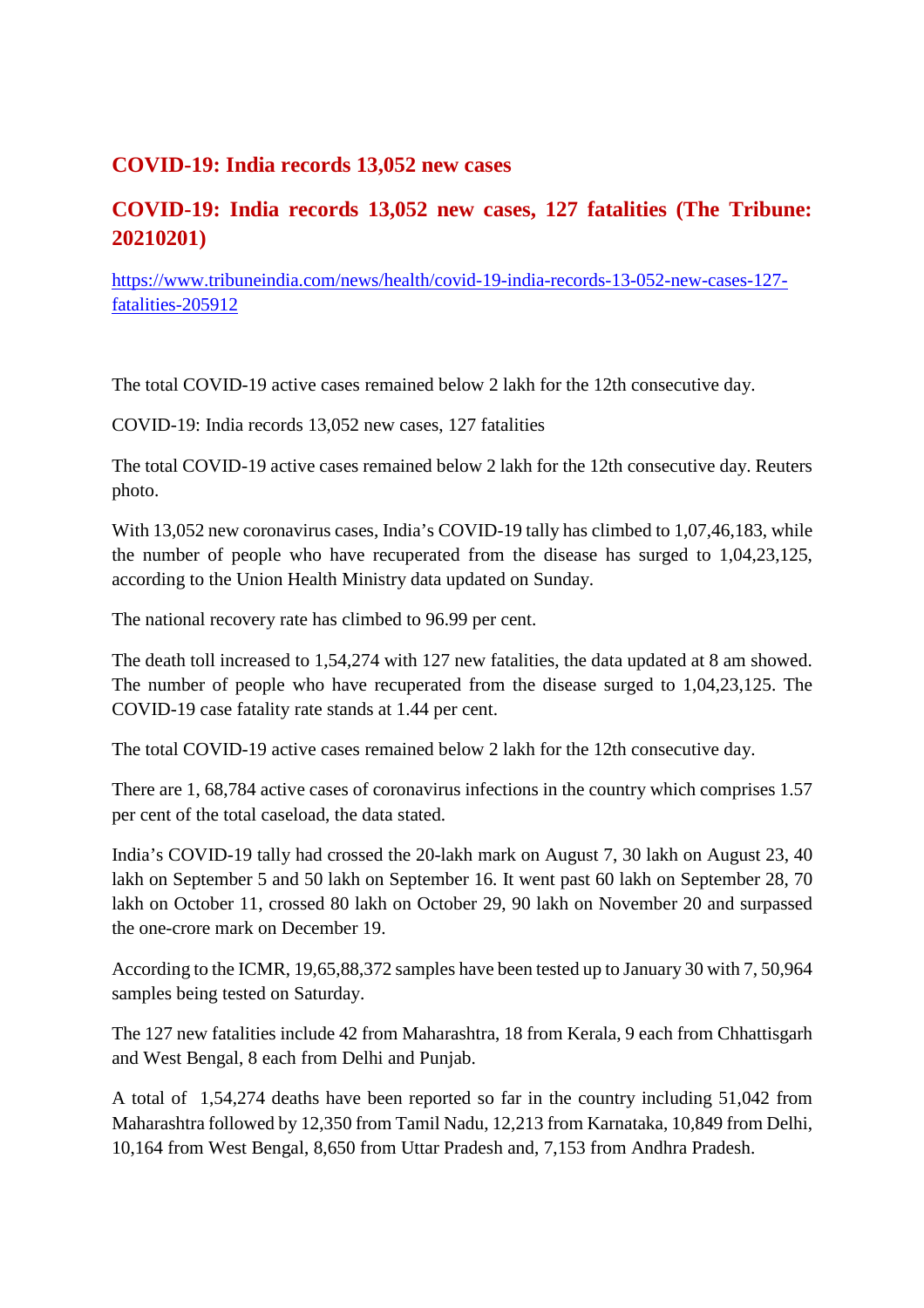The health ministry stressed that more than 70 per cent of the deaths occurred due to comorbidities.

"Our figures are being reconciled with the Indian Council of Medical Research," the ministry said on its website, adding that state-wise distribution of figures is subject to further verification and reconciliation. —PTI

#### **WHO**

# **WHO teams visits Wuhan food market in search of virus clues (The Tribune: 20210201)**

https://www.tribuneindia.com/news/health/who-teams-visits-wuhan-food-market-in-searchof-virus-clues-205909

The team members were seen walking through sections of the Baishazhou market — one of the largest wet markets in Wuhan

WHO teams visits Wuhan food market in search of virus clues

The convoy carrying the WHO team tasked with investigating the origins of the coronavirus disease (COVID-19) pandemic drives into Baishazhou market in Wuhan. Reuters photo.

A World Health Organisation team looking into the origins of the coronavirus pandemic on Sunday visited a market known to be the food distribution centre for the Chinese city of Wuhan during the 76-day lockdown last year.

The team members were seen walking through sections of the Baishazhou market — one of the largest wet markets in Wuhan — surrounded by a large entourage of Chinese officials and representatives.

The members, with expertise in veterinarian, virology, food safety and epidemiology, have so far visited two hospitals at the centre of the early outbreak — Wuhan Jinyintan Hospital and the Hubei Integrated Chinese and Western Medicine Hospital.

On Saturday, they also visited a museum exhibition dedicated to the early history of COVID-19.

The Geneva-based WHO said on Twitter last Thursday that the team plans to visit hospitals and markets like the Huanan Seafood Market, which was linked to many of the first cases. They also listed the Wuhan Institute of Virology and laboratories at facilities including the Wuhan Center for Disease Control.

The mission has become politically charged, as China seeks to avoid blame for alleged missteps in its early response to the outbreak.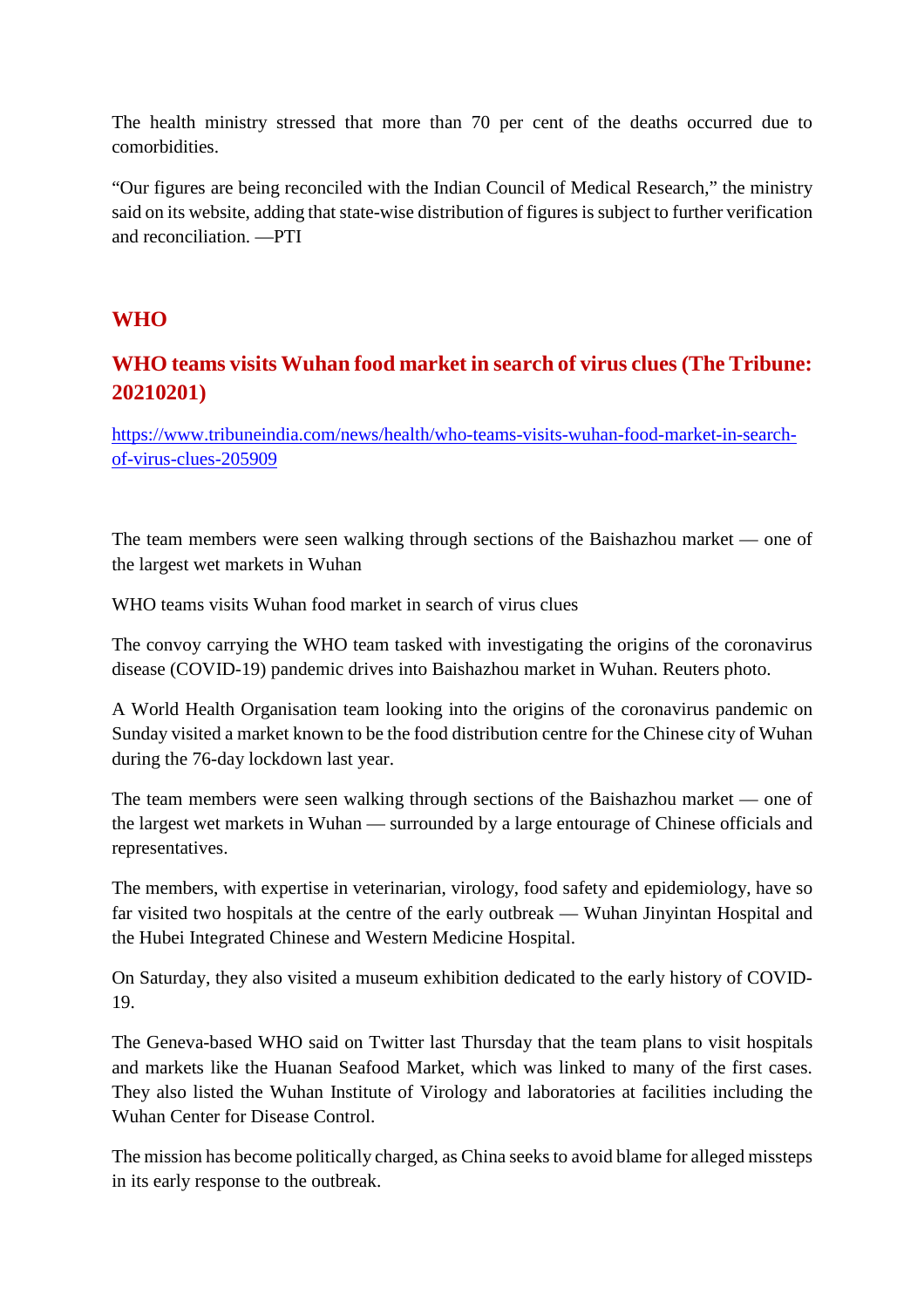A single visit by scientists is unlikely to confirm the virus's origins. Pinning down an outbreak's animal reservoir is typically an exhaustive endeavour that takes years of research including taking animal samples, genetic analysis and epidemiological studies.

One possibility is that a wildlife poacher might have passed the virus to traders who carried it to Wuhan. The Chinese government has promoted theories, with little evidence, that the outbreak might have started with imports of frozen seafood tainted with the virus, a notion roundly rejected by international scientists and agencies.— AP

#### **New vaccines: Serum's Covovax**

#### **New vaccines: Serum's Covovax likely by June (The Tribune: 20210201)**

https://www.tribuneindia.com/news/health/new-vaccines-serums-covovax-likely-by-june-20574

Serum Institute today said it had applied to the Drug Controller General of India for permission to start local trials of a new Covid-19 vaccine the country is developing in collaboration with American firm Novovax. The vaccine has been shown to be 89.3 per cent effective in UK trials.

Serum Institute CEO Adar Poonawala said: "Our partnership for a Covid vaccine with Novovax has published excellent efficacy results. We have applied to start trials in India. Hope to launch Covovax by June this year."

In a related development, American healthcare giant Johnson & Johnson said its Covid-19 vaccine candidate was 66 per cent effective overall in preventing moderate to severe Covid, 28 days after inoculation. The result was based on Phase-3 study involving nearly 44,000 participants.

Meanwhile, one year since it reported the first Covid case on January 30 last year, India has registered the highest recoveries at 96.98 per cent. Total active caseload has dropped to less than 1.7 lakh (1,69,824) today and only 1.58 per cent of the infected people are currently under treatment. Twenty seven states and UTs have weekly positivity rate less than the national average.

Over 35 lakh beneficiaries were vaccinated till Saturday morning under the countrywide exercise. In the last 24 hours, 5,71,974 people were vaccinated across 10,809 sessions.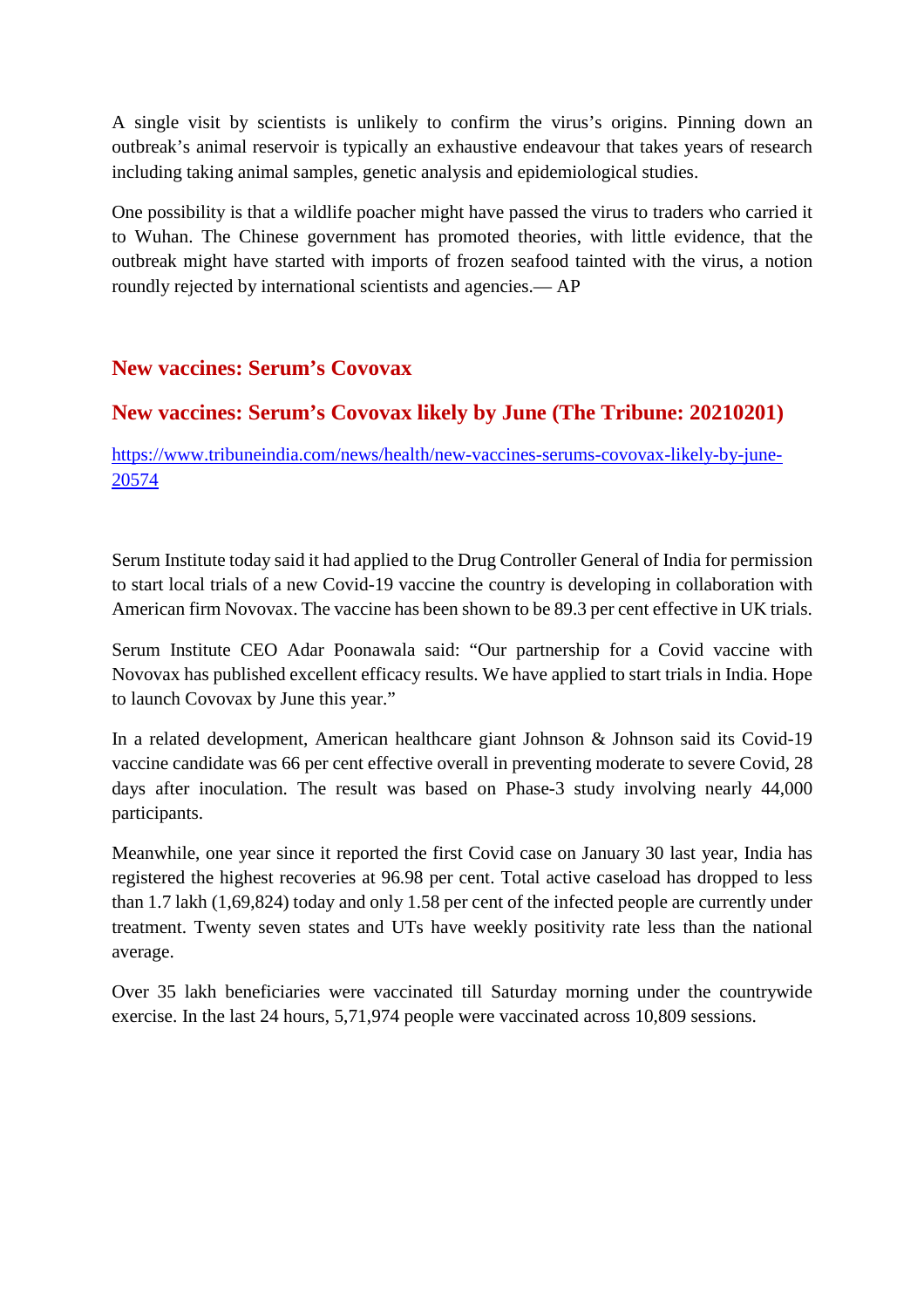#### **COVID-19: Scientists develop new tool**

# **COVID-19: Scientists develop new tool that may help decontaminate viruses in aerosols (The Tribune: 20210201)**

https://www.tribuneindia.com/news/health/covid-19-scientists-develop-new-tool-that-mayhelp-decontaminate-viruses-in-aerosols-205499

Studies have found that novel coronavirus SARS-CoV-2 spreads via aerosols

Photo for representational purpose only. Scientists have engineered a new tool which exposes aerosolised virus particles to microwaves in a controlled manner, an advance that may lead to the development of novel methods to reduce the spread of the coronavirus.

Over the course of the COVID-19 pandemic, studies have found that the novel coronavirus SARS-CoV-2 spreads via aerosols that can be generated and spread through breathing, coughing, sneezing, or talking by infected individuals.

While previous studies have explored the use of electromagnetic energy to deactivate viruses in bulk fluids, the researchers, including those from the Air Force Research Laboratory in the US, said less work has been done to understand the role of microwaves in inactivating viral pathogens in aerosols.

In the current research, published in the journal Physics of Fluids, the scientists developed experimental tools capable of presenting electromagnetic waves to an aerosol mixture containing viruses.

They said the apparatus offers the ability to vary power, energy, and frequency of the electromagnetic exposure.

With further research, the scientists hope to better characterise the threshold levels of microwave energy needed to inactivate aerosolised viral particles and reduce their ability to spread infection.

They believe the new experimental design can provide the means to identify a wide variety of virus inactivaton mechanisms.

According to the researchers, the systems are designed to prevent the release of microwaves into the work environment since at high levels the radiation could potentially interfere with diagnostic equipment and other electronics.

They plan to expose coronavirus surrogate—bovine coronavirus—to microwaves at frequencies ranging from 2.8 gigahertz to 7.5 gigahertz (GHz).

In comparison, commercial microwave ovens operate at around 2.45 GHz.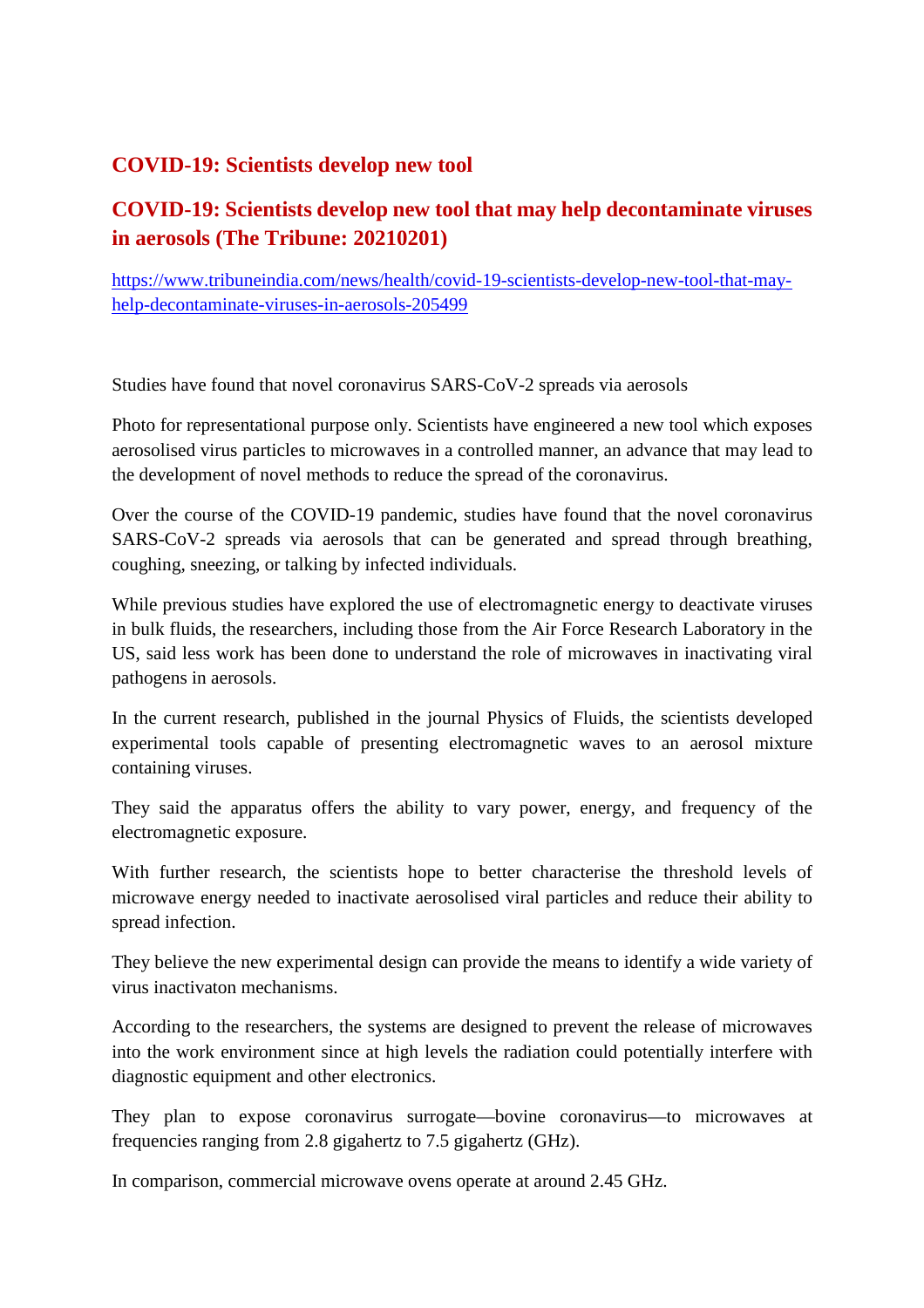Explaining, the need for the surrogate virus, Brad Hoff, a co-author of the study from the Air Force Research Laboratory, said the bovine coronavirus is "similar in size and configuration to human coronavirus, but is safe to humans."

"If shown to be effective, the use of microwaves may enable the potential for rapid decontamination not currently addressed by ultraviolet light or chemical cleaning for highly cluttered areas, while potentially operating at levels safely compatible with human occupancy," Hoff added. PTI

#### **Childhood trauma**

#### **How childhood trauma is linked to multiple sclerosis (The Tribune: 20210201)**

https://www.tribuneindia.com/news/health/how-childhood-trauma-is-linked-to-multiplesclerosis-205486

The researchers found that childhood stress in the mice triggered a prolonged release of norepinephrine

Childhood trauma could affect the trajectory of multiple sclerosis development and response to treatment in adulthood, a new study suggests.

Multiple sclerosis is a progressive autoimmune disease in which the body attacks and strips away the protective coating around neurons, resulting in a wide range of neurological symptoms.

In a mice-based study, researchers found that mice that had experienced stress when young were more likely to develop the autoimmune disorder and less likely to respond to a common treatment.

"Mice that had early-life trauma were more susceptible to experimental autoimmune encephalomyelitis (EAE) disease development and suffered prolonged motor paralysis with severe neuronal damage in the central nervous system, which we found was caused by a heightened immune response," said researcher Yee Ming Khaw from the University of Illinois at Urbana-Champaign in the US.

In the study, published in the journal Nature Communications, the team studied a mouse model of multiple sclerosis.

The mice were genetically susceptible to experimental autoimmune encephalomyelitis, the model most widely used for studying MS.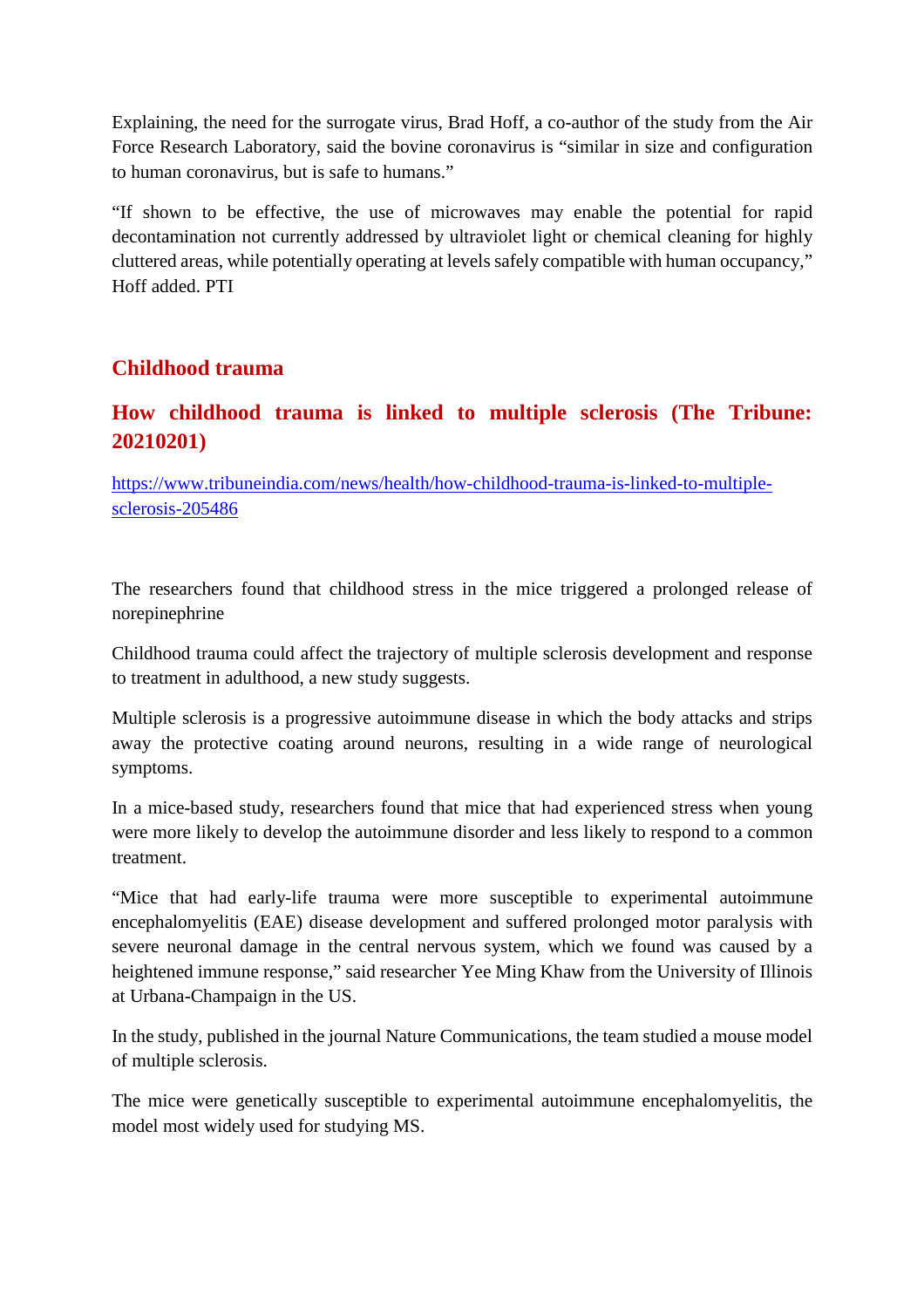The researchers watched the development and progression of EAE in mice that had been briefly separated from their mother and given a saline injection while young and compared it with mice that had not experienced the same stress.

The researchers traced the EAE triggers to the immune system—in particular, a receptor on immune cells that binds to the stress hormone norepinephrine.

The researchers found that childhood stress in the mice triggered a prolonged release of norepinephrine.

The receptor was activated for long periods of time, which led the cells to decrease its expression—leaving the immune system less equipped to respond to the stress and inflammation of EAE.

Importantly, mice that developed EAE after stress in their childhoods did not respond to treatment with interferon beta, one of the initial therapies most widely prescribed to individuals with multiple sclerosis. — IANS

#### **Allopathic Combo (The Asian Age: 20210201)**

http://onlineepaper.asianage.com/articledetailpage.aspx?id=15381219

# 'Allopathic drug combo may be effective in controlling diabetes'

Delhi, Jan. 31:<br>edic formulation New Avurvedic BGR-34 along with allopathic drug glibenclamide may have a significant role in controlling diabetes. according to interim findings of a study conducted by doctors at AIIMS.

The findings hold importance given that people with diabetes are two to four times more likely than others to develop cardiovascular disease, deadly comorbidities that could put a person at a high risk of contracting Covid-19.

In the interim analysis of the animal experimental study, doctors have found that the pace of diabetes growth can be halted if allopathic drug is integrated with BGR-34, a herbal formulation enriched with antioxidant properties which does not allow bad cholesterol to accumulate in the heart arteries.

To find the efficacy of BGR-34 with allopathic drug, AIIMS doctors gave the ayurveda formulation and allopathic medicine glibenclamide separately to one group and in combination to another group in the study.

It was found that the

combination group who given avurvedic were BGR-34 and glibenclamide had more improvement in insulin levels than those given allopathic drug alone, according to the interim findings.

It also showed the cholesterol lowering (cardio protective) effect. The study also established that BGR-34 improved lipid profile in terms of triglycerides and levels of VLDL (very low density lipoprotein), thus showing that it can be safely taken with synthetic antidiabetic drugs.  $-PTI$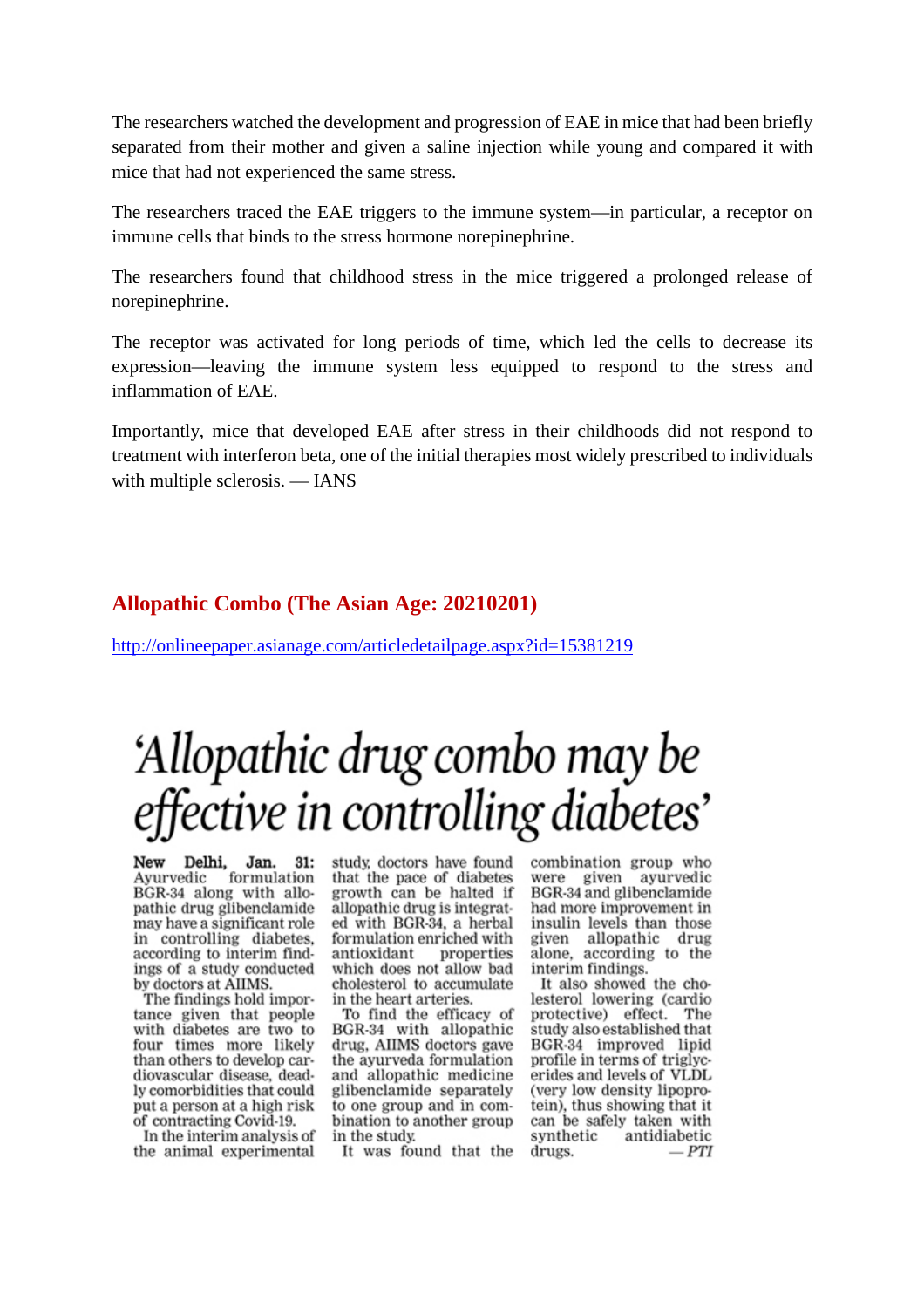#### **Healthcare system**

#### **Building a robust healthcare system (The Hindu: 20210201)**

https://www.thehindu.com/opinion/op-ed/building-a-robust-healthcaresystem/article33711368.ece

With better governance, northern States can bring their health systems on a par with southern **States** 

In the wake of the COVID-19 pandemic, there have been vociferous demands to strengthen the country's public health system. Many erudite articles have stressed the need to revamp the system quickly so that we are better prepared to handle such emergencies in the future. Once the present crisis is over, however, public health will go into oblivion, as usual. Governments are already behaving as if things are fine and enough has been done on the health front.

Not surprisingly, the efficacy of the public health system varies widely across the country since it is a State subject. How good a public health system is can easily be judged just by looking at certain health parameters such as Infant Mortality Rate, Maternal Mortality Ratio and Total Fertility Rate for which annual surveys are conducted through the Sample Registration System.

#### **Ageing**

#### **The problem of ageing dams (The Hindu: 20210201)**

https://www.thehindu.com/opinion/op-ed/the-problem-of-ageing-dams/article33711348.ece

India's ageing dams can threaten water security, affect farmers' income, and increase flooding

Dams and reservoirs are believed to secure our water needs for the future. However, data and studies show that they can threaten our water security. Here is how.

#### **Heart disease**

**Male breast cancer patients at increased risk of heart disease: Study (New Kerala 20210201)**

https://www.newkerala.com/news/2021/18942.htm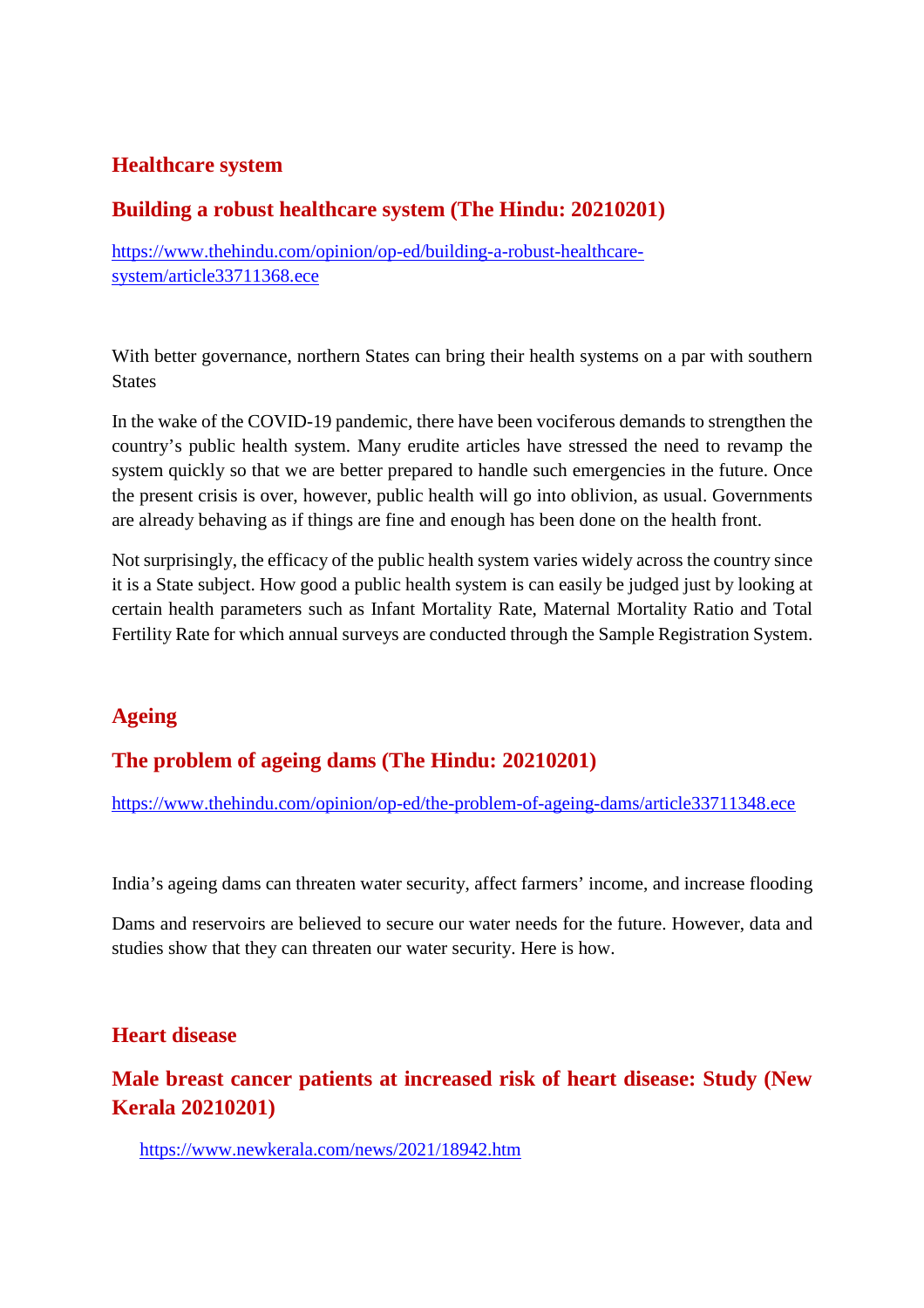According to the findings of a new study, male breast cancer patients are at higher risk of cardiovascular disease.

The study was presented at the American College of Cardiology's Advancing the Cardiovascular Care of the Oncology Patient Virtual course.

"Due to the rarity of male breast cancer, there is no cardiovascular data from larger clinical trials or population studies. The lack of large data makes it even more important to individualize cardiovascular assessment and management based on each patient's unique oncologic, therapeutic and pre-existing cardiovascular risk profile to support them through cancer treatment into survivorship," said Michael Ibrahim, a fourth-year medical student at Georgetown University and one of the study authors.

Researchers from Georgetown Lombardi Comprehensive Cancer and MedStar Washington Hospital Center in Washington conducted a retrospective chart review of 24 male breast cancer patients evaluated at the medical centers. The patients were between 38 and 79 years old with 42 per cent being African American, 29 per cent being Caucasian, 4 per cent Hispanic and 25 per cent of another ethnicity. Half of the patients had a family history of breast cancer.

The majority of patients--79 per cent--had invasive ductal carcinoma, which is the most common type of breast cancer. Invasive ductal carcinoma occurs when cancer started in the breast ducts and spread into the surrounding breast tissue.

All patients underwent a mastectomy, while 4 per cent received anthracycline chemotherapy, 8 per cent received HER2-targeted therapy, 16 per cent received radiation and 71 per cent received hormone therapy. Six patients were diagnosed with a secondary primary malignancy and three with a third primary malignancy.

Researchers found 88 per cent of patients were overweight, 58 per cent had high blood pressure and 54 per cent had high cholesterol. Tachyarrhythmia, or an abnormally increased heart rate, preexisted in 8 per cent of patients and developed in 13 per cent of patients while undergoing treatment.

Two patients were found to have decreased ejection fraction or a decrease in how much blood the heart pumps out with each beat. Two patients developed heart failure--a chronic condition where the heart doesn't pump blood as well as it should--after treatment.

"How similar or dissimilar male and female breast cancer patients are in the fundamental, unanswered question. Contrary to most other medical conditions, data on breast cancer are driven from female patients. We extrapolate the evidence from female breast cancer patients, or the age-matched male general population, and apply it to the cardiovascular care for male breast cancer patients," Ibrahim said.

"However, in reality, we do not truly know the difference. For example, the median age of male breast cancer patients is older than their female counterparts. An older population could mean more cardiovascular comorbidities. More comorbidities could require more comprehensive and frequent serial monitoring. It is also unknown if the risk of cardiotoxicity from anthracycline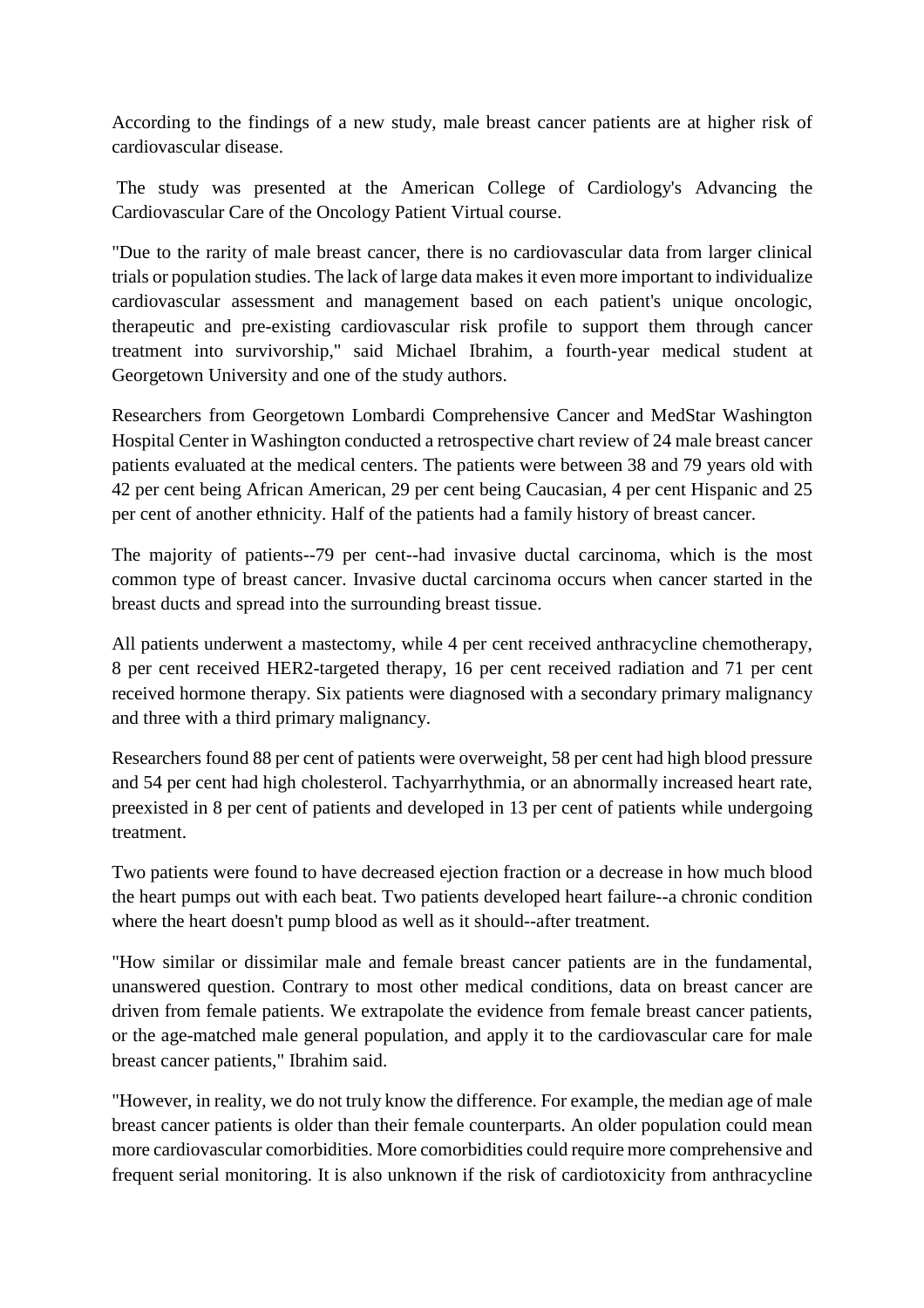or HER-2 targeted therapy is greater or less in male versus female breast cancer patients, and more studies are warranted," Ibrahim added.

According to the researchers, the high prevalence of cardiovascular conditions in male breast cancer patients requires further investigation to better understand the risk of preexisting heart disease on long-term outcomes for these patients.

The findings also highlight the need for cardiologists and cardio-oncologists to be involved in male breast cancer treatment due to the common risk factors and potential cardiotoxic effects of breast cancer treatment.

Ibrahim added, "The field of cardio-oncology is well-positioned to ensure that cardiologists and oncologists work closely together to address both the patients' oncologic and cardiac concerns. Cardio-oncologists or cardiologists should pay close attention to the proposed treatment plan and be part of a multidisciplinary cancer care team to evaluate the patients' cardiovascular risk prior to and through cancer treatments."

According to Ibrahim, cancer patients are already surprised by their cancer diagnosis. Similar to the pretreatment consultation with radiation oncology, breast surgery, and medical oncology, an upfront cardiovascular risk assessment provides greater comfort and further minimizes psychological surprise with cardiovascular complications going into cancer treatment.

#### **Heart surgeries**

#### **'Covid effect' linked to fewer heart surgeries (New Kerala 20210201)**

https://www.newkerala.com/news/2021/18734.htm

The effects of the Covid-19 pandemic have resulted in a substantial decline in overall heart surgery volume and an unexplained increase in deaths after coronary artery bypass grafting in the US, says a new study.

"The pandemic has changed the world as we know it, causing a dramatic drop in adult cardiac surgery volume and worsening patient outcomes," said Tom Nguyen from the University of California, San Francisco.

For the study, the researchers queried the STS Adult Cardiac Surgery Database, a clinical outcomes registry for adult cardiac surgery, from January 1, 2018, to June 30, 2020, and The Johns Hopkins Covid-19 Dashboard from February 1, 2020, to January 1, 2021.

The researchers examined data from 717,103 adult cardiac surgery patients and more than 20 million Covid-19 patients in an effort to determine how the pandemic affected adult cardiac surgery on national and regional levels.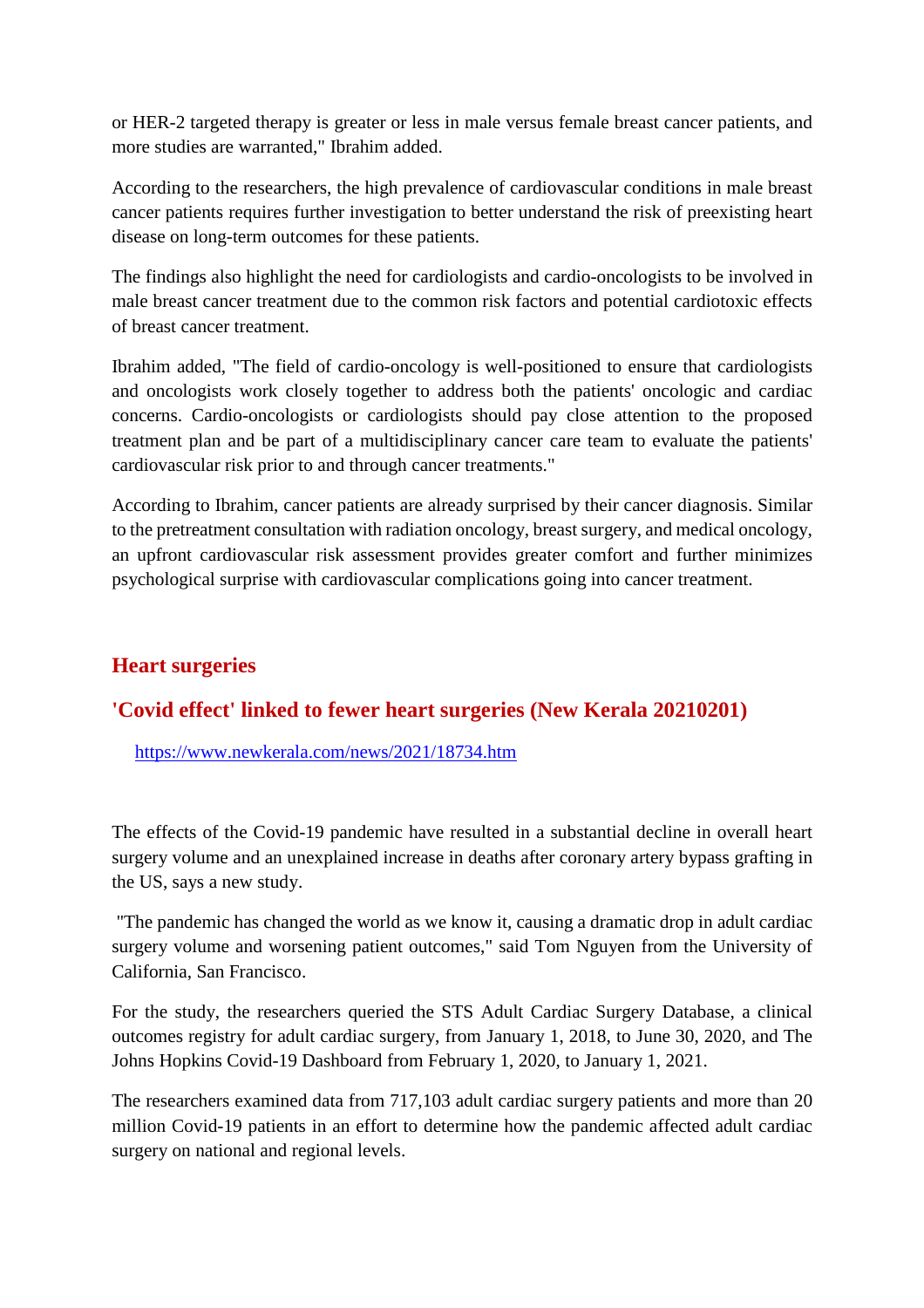The results showed that there was a 53 per cent decrease nationwide in all adult cardiac surgery volume when compared to 2019 and 65 per cent fewer elective cases in the US.

The Covid-19 also impacted non-elective cases, resulting in a 40 per cent decrease, according to the findings presented at the 57th Annual Meeting of The Society of Thoracic Surgeons being held from January 29-31.

Though the data did not directly address the cause of increased mortality, many surgeons said they currently are limited to operating on only the most urgent coronary bypass cases and patients who tend to be sicker.

"These numbers should not serve as a deterrent to patients seeking care for chest pain or other cardiac symptoms," said Robbin Cohen from Keck School of Medicine of the University of Southern California in Los Angeles, who was not directly involved with this study.

"If anything, they are a warning to get into the system as soon as possible."

The total number of global coronavirus cases has topped 102.5 million, while the deaths have surged to more than 2.21 million, according to the Johns Hopkins University.

The US is the worst-hit country with the world's highest number of cases and deaths at 26,067,807 and 439,420, respectively, according to the data.

#### **Blood disorders**

# **Researchers develop gene therapy vector for blood disorders (New Kerala 20210201)**

#### https://www.newkerala.com/news/2021/18603.htm

Researchers at Children's Hospital of Philadelphia (CHOP) have developed a potentially safer and more effective gene therapy vector for blood disorders.

The newly-developed gene therapy vector will focus on blood disorders like sickle cell disease and beta-thalassemia. It is being considered potentially safer and effective than those currently used in gene therapy trials for these conditions.

The findings of the study were published today in the journal 'Molecular Therapy'. The vector, an engineered vehicle for delivering functional copies of the hemoglobin gene to correct a genetic abnormality, leads to the production of more hemoglobin with a lower dose, minimising the risk of toxic side effects.

"These results have many potential benefits for the successful treatment of patients affected by beta-globinopathies like sickle cell disease and beta-thalassemia, including a better doseresponse, a minimized chance of clonal expansion and tumorigenesis, a reduced cost of therapy, and a potentially reduced need for chemotherapy or radiation before beginning gene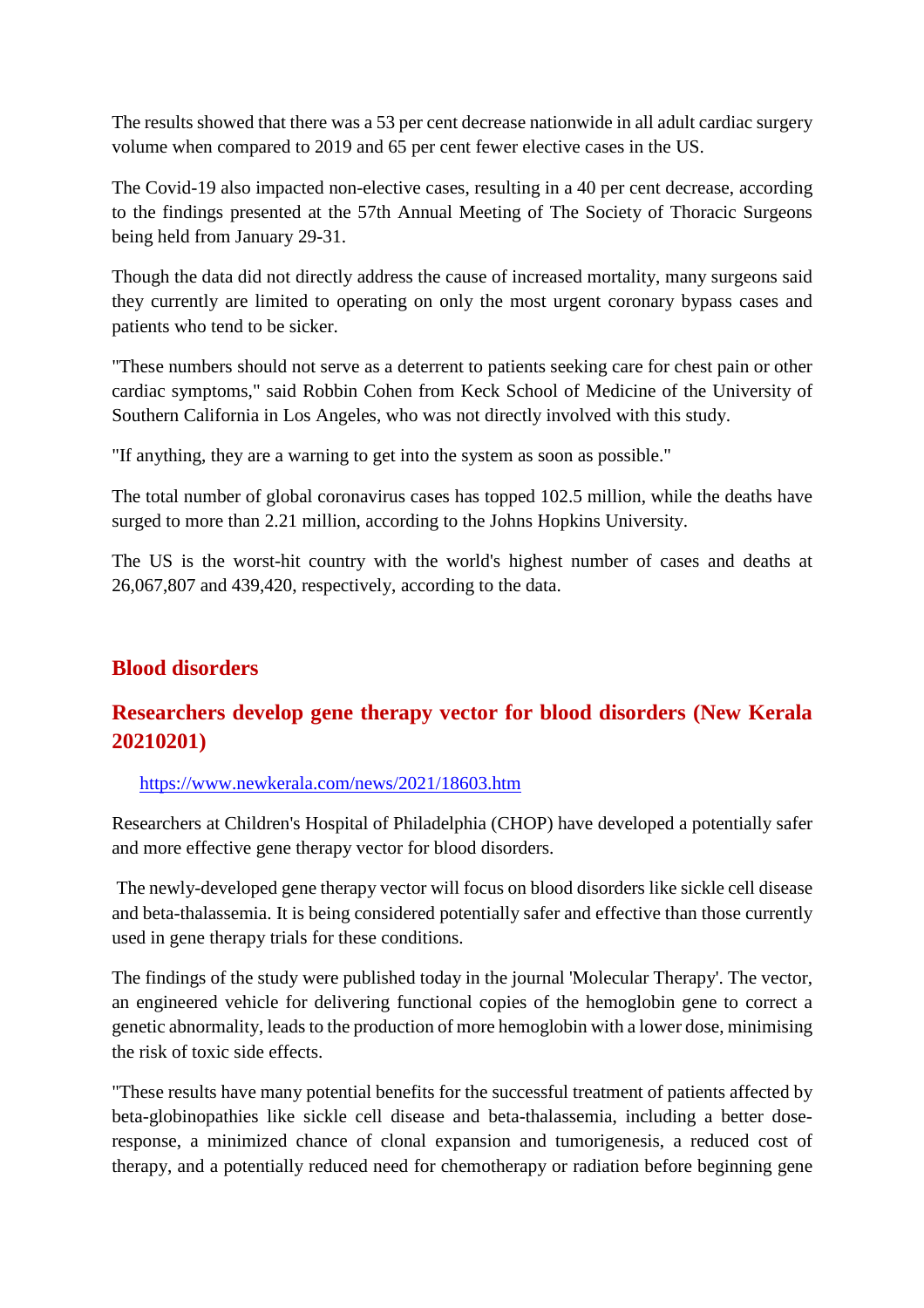therapy," said Laura Breda, PhD, research assistant professor at CHOP and first author of the paper.

"All of us in the CuRED Frontier Program at CHOP are dedicated to finding new and improved curative therapies for blood disorders, and we look forward to taking steps to move this vector into clinical trials," added Breda.

Sickle cell disease and beta-thalassemia are genetic blood disorders caused by errors in the genes for hemoglobin, a protein consisting of globin and iron-containing subunits that are found in red blood cells and carries oxygen from the lungs to tissues throughout the body. The disorders, sometimes referred to as beta-globinopathies due to mutations in the beta-globin gene, lead to serious health complications, ranging from delayed growth and jaundice to pain crises, pulmonary hypertension, and stroke.

Because children with beta-globinopathies have two abnormal copies of the hemoglobin gene - one from each parent - researchers have explored gene therapy as a potential breakthrough treatment. Using an engineered carrier called a vector to introduce a functional copy of the beta-globin gene, this therapy has the potential to restore normal hemoglobin production in patients with beta-globinopathies.

However, there are challenges to this approach, including limited dose-response, dose-related toxicities, and the need in many cases for myeloablation, a procedure in which the bone marrow is suppressed via chemotherapy or radiation before gene therapy can begin.

In order to reduce unwanted side effects and increase the effectiveness of gene therapy for these conditions, the CHOP researchers developed a new vector using an engineered lentivirus, the same retrovirus used to create gene therapy vectors in ongoing gene therapy trials for betaglobinopathies.

The lentiviral vectors currently in use all contain the human beta-globin gene along with its promoter; three so-called hypersensitive sites that are important for gene transcription; and a truncated version of intron 2, which does not code for proteins.

The CHOP researchers hypothesized that including the full intron, rather than a truncated one, in addition to other genomic elements that promote uniform expression of the beta-globin gene would enhance beta-globin - and thus functional hemoglobin - expression.

Based on this hypothesis, the research team generated five novel lentiviral vectors by combining different additional genomic elements. As a benchmark, they also generated three vectors similar to those that have already been used in clinical trials, which they used to compare to their novel vectors.

Using a variety of in vitro and in vivo screening approaches, the researchers found that one of their vectors, ALS20, expressed significantly higher transgenic hemoglobin levels than other vectors currently used to treat beta-globinopathies.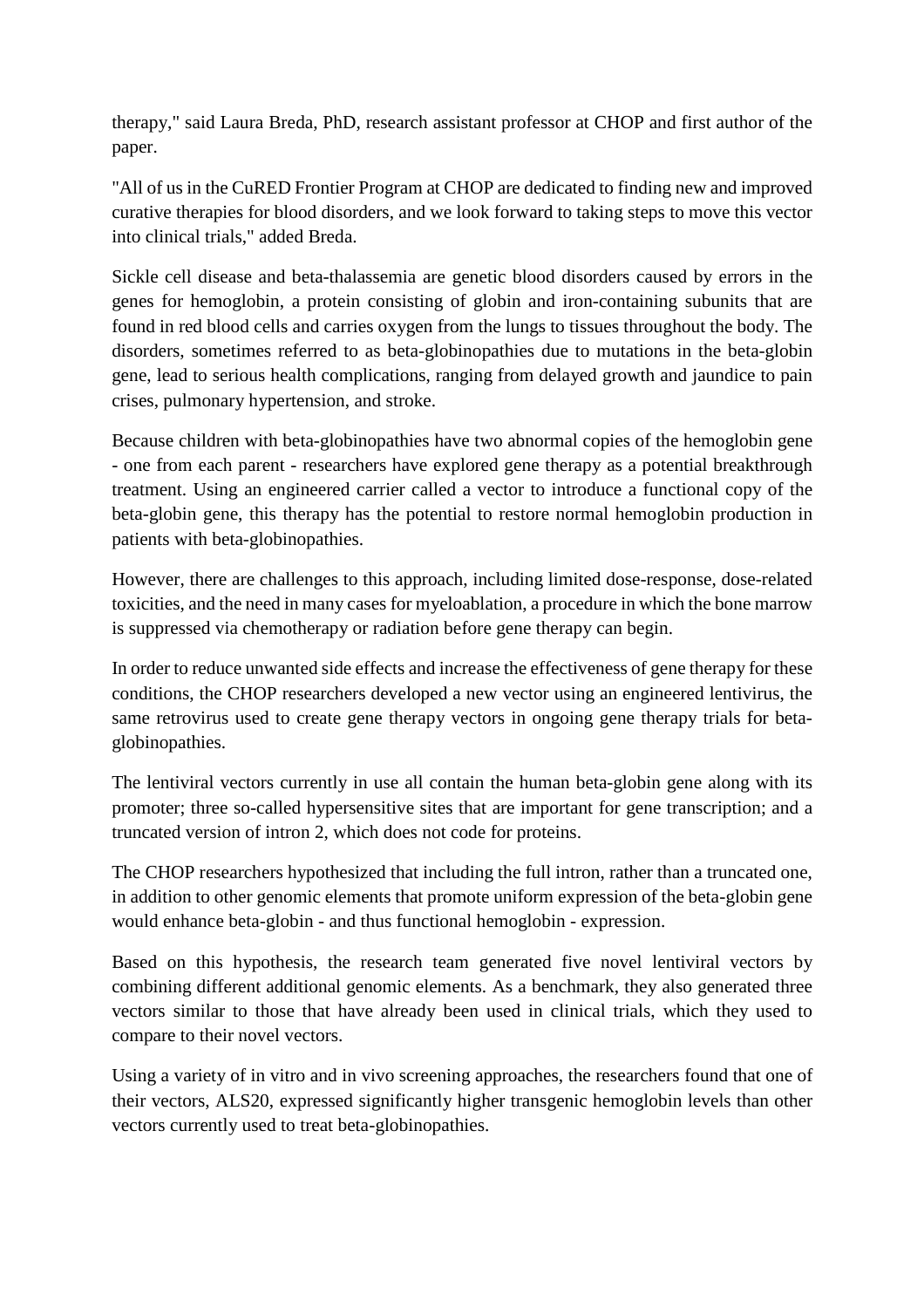Compared with the three benchmark vectors, ALS20 produced 157 per cent, 84 per cent, and 40 per cent more adult hemoglobin, which would have a greater clinical impact on patients, especially those who require higher hemoglobin production to become transfusion independent. ALS20 was also more powerful, with a lower dose providing higher hemoglobin production, which could reduce the need for myeloablation and possibly allow for in vivo delivery methods.

From a safety standpoint, ALS20 viral particles did not contain unwanted genomic RNA byproducts, and mice treated with ALS20 exhibited normal physiology without any proliferative disorders or cancerous formations compared with controls.

"Considering the body of evidence presented in this work, we believe that ALS20 is an outstanding candidate for the successful treatment of beta-globinopathies," said senior author Stefano Rivella, PhD, Kwame Ohene-Frempong Chair on Sickle Cell Anemia, and Professor of Pediatrics at CHOP.

"Our vector may not only provide safer therapy with a reduced probability of genome toxicity and milder conditioning requirements, but it may also improve the efficacy and offer a competitive product for the gene therapy market," concluded Rivella.

#### **Post-traumatic stress disorder**

# **Study suggests brain training may help in treating post-traumatic stress disorder (New Kerala 20210201)**

https://www.newkerala.com/news/2021/18527.htm

Neurofeedback, also called 'brain training' may be an effective treatment for individuals with post-traumatic stress disorder (PTSD), suggests a new study.

The findings of the study were published in the journal 'Neurolmage Clinical'. Neurofeedback consists of exercises where individuals regulate their own brain activity.

In the study from Lawson Health Research Institute and Western University, researchers have found that neurofeedback may be an effective treatment for individuals with post-traumatic stress disorder (PTSD).

"Brain connectivity involves different parts of the brain communicating with each other and helps to regulate states of consciousness, thought, mood and emotion," explained Dr. Ruth Lanius, a scientist at Lawson, professor at Western's Schulich School of Medicine and Dentistry, and psychiatrist at London Health Sciences Centre.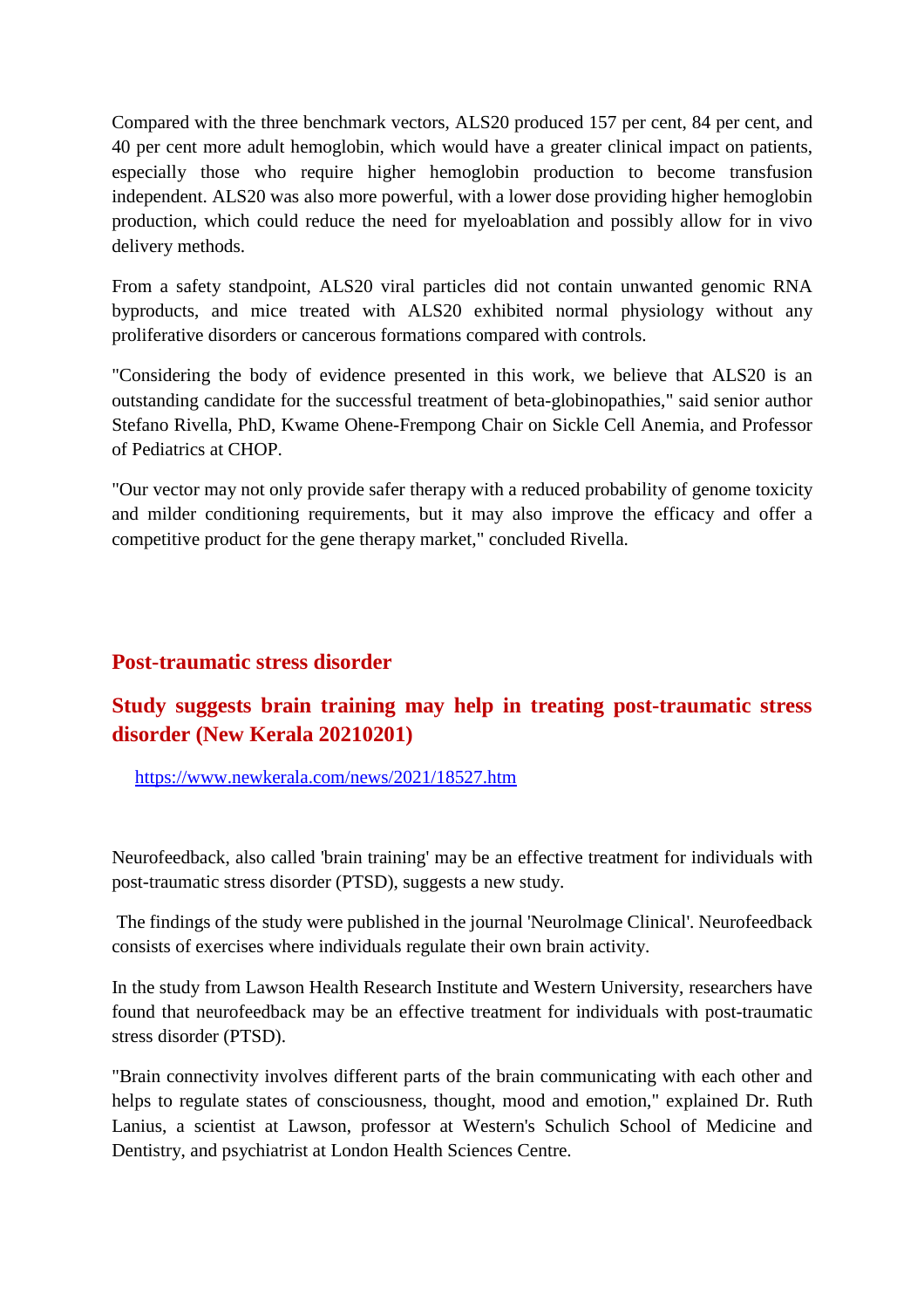"Individuals with PTSD tend to have disrupted patterns of brain connectivity, but our research suggests they can exercise their brains to restore patterns to a healthy balance," added Lanius.

Neurofeedback uses a system called a neurofeedback loop in which a person's brain activity is measured through sensors placed on the scalp and displayed back to them using a computer interface. This allows the individual to complete exercises and visually see the results.

The trial tested neurofeedback with a total of 72 participants, including 36 participants with PTSD and 36 healthy control participants. Of those with PTSD, 18 were randomized to participate in neurofeedback treatment while the other 18 acted as a comparison group.

The study found that the severity of PTSD symptoms decreased in participants randomized to receive neurofeedback treatment. After treatment, 61.1 per cent of participants no longer met the definition for PTSD. This remission rate is comparable to gold standard therapies like trauma-focused psychotherapy.

The research team also used functional magnetic resonance imaging (fMRI) at St. Joseph's Health Care London to capture brain scans of participants both before and after participation in the trial. They found that individuals with PTSD experienced positive changes in brain connectivity in the salience network and the default mode network following neurofeedback treatment.

"The salience network is involved in detecting threat as part of the 'fight or flight' response. It is normally hyperactive in individuals with PTSD. Meanwhile, the default mode network is activated during rest and is involved in autobiographical memory. We often see that this network is less active during rest and functionally disrupted among individuals with PTSD," said Dr. Andrew Nicholson, an affiliated scientist at Lawson.

"Neurofeedback helped restore the functional connectivity of both networks to healthier levels," added Nicholson.

The study involved weekly sessions of neurofeedback over 20 weeks. Participants were asked to reduce the intensity of the brain's dominant brain wave - the alpha rhythm. Brain activity was visualized as either a still cartoon or a distorted picture. If the alpha rhythm was successfully reduced, the cartoon started playing or the picture started becoming clearer.

"Participants were not instructed on how to reduce the alpha rhythm. Rather, each individual figured out their own way to do so," noted Dr. Lanius. "For example, individuals reported letting their mind wander, thinking about positive things or concentrating their attention."

The team noted the treatment could have a number of clinical implications following further validation.

"Neurofeedback could offer an accessible and effective treatment option for individuals with PTSD. The treatment is easily scalable for implementation in rural areas and even at home," said Dr. Lanius.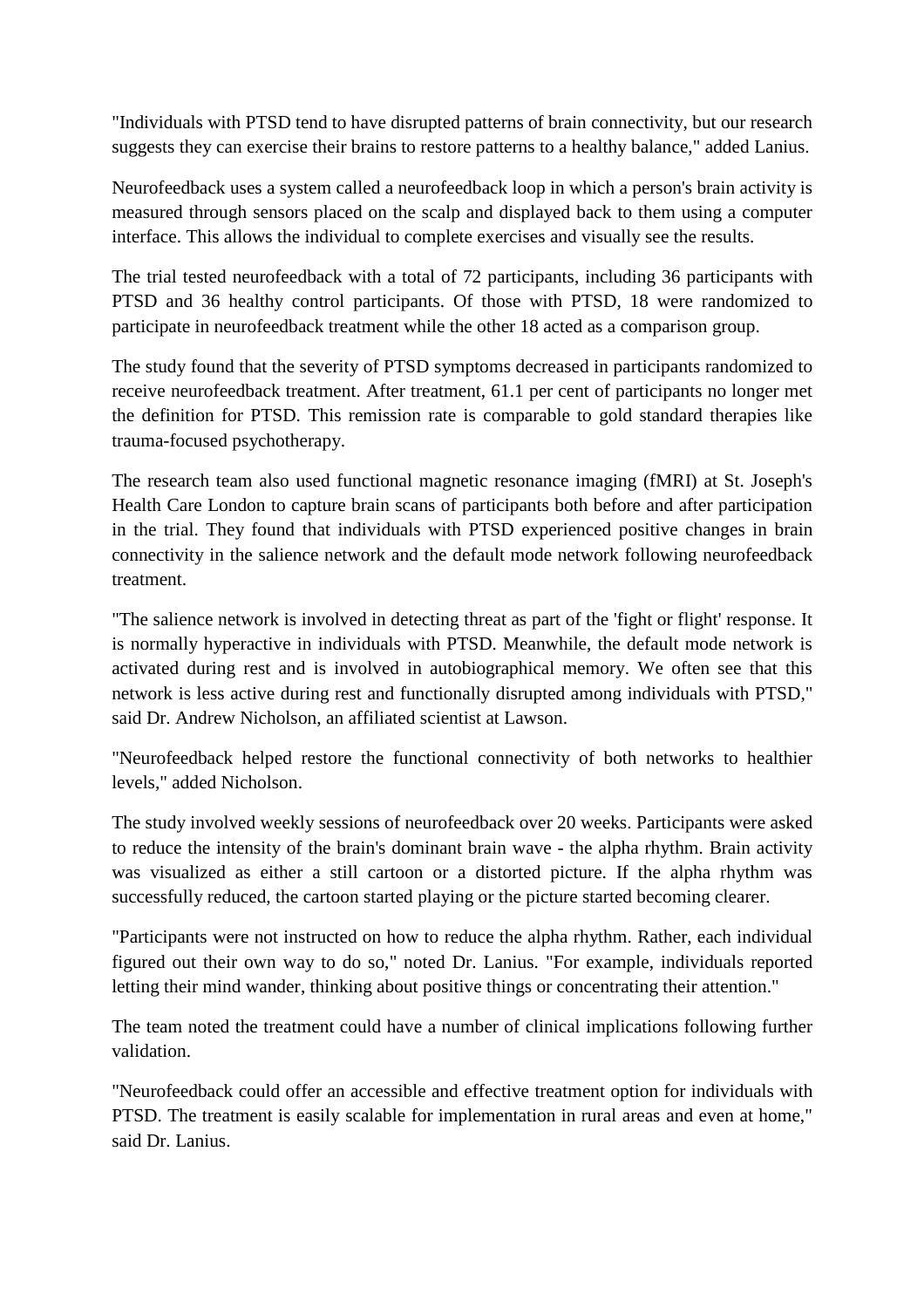#### **Alzheimer's disease**

# **Study links obesity with exacerbated effects of Alzheimer's disease (New Kerala 20210201)**

https://www.newkerala.com/news/2021/18414.htm

While people who are overweight may face a number of health issues, a recent study has discovered that being obese is an additional burden on brain health and may exacerbate Alzheimer's disease.

The pioneering multimodal neuroimaging study revealed obesity may contribute toward neural tissue vulnerability, whilst maintaining a healthy weight in mild Alzheimer's disease dementia could help to preserve brain structure.

The findings, published in 'The Journal of Alzheimer's Disease Reports', also highlight the impact being overweight in mid-life could have on brain health in older age.

"More than 50 million people are thought to be living with Alzheimer's disease and despite decades of groundbreaking studies and a huge global research effort we still don't have a cure for this cruel disease," lead author of the study, Professor Annalena Venneri from the University of Sheffield's Neuroscience Institute and NIHR Sheffield Biomedical Research Centre, said.

"Prevention plays such an important role in the fight against the disease. It is important to stress this study does not show that obesity causes Alzheimer's, but what it does show is that being overweight is an additional burden on brain health and it may exacerbate the disease," Venneri added.

"The diseases that cause dementia such as Alzheimer's and vascular dementia lurk in the background for many years, so waiting until your 60s to lose weight is too late. We need to start thinking about brain health and preventing these diseases much earlier. Educating children and adolescents about the burden being overweight has on multimorbidities including neurodegenerative diseases is vital," she further said.

Researchers from the University of Sheffield and the University of Eastern Finland examined MRI brain scans from 47 patients clinically diagnosed with mild Alzheimer's disease dementia, 68 patients with mild cognitive impairment, and 57 cognitively healthy individuals.

The novel study used three complementary, computational techniques to look at the anatomy of the brain, blood flow, and also the fibres of the brain. The international team compared multiple brain images and measured differences in local concentrations of brain tissues to assess grey matter volume - which degenerates during the onset of Alzheimer's - white matter integrity, cerebral blood flow, and obesity.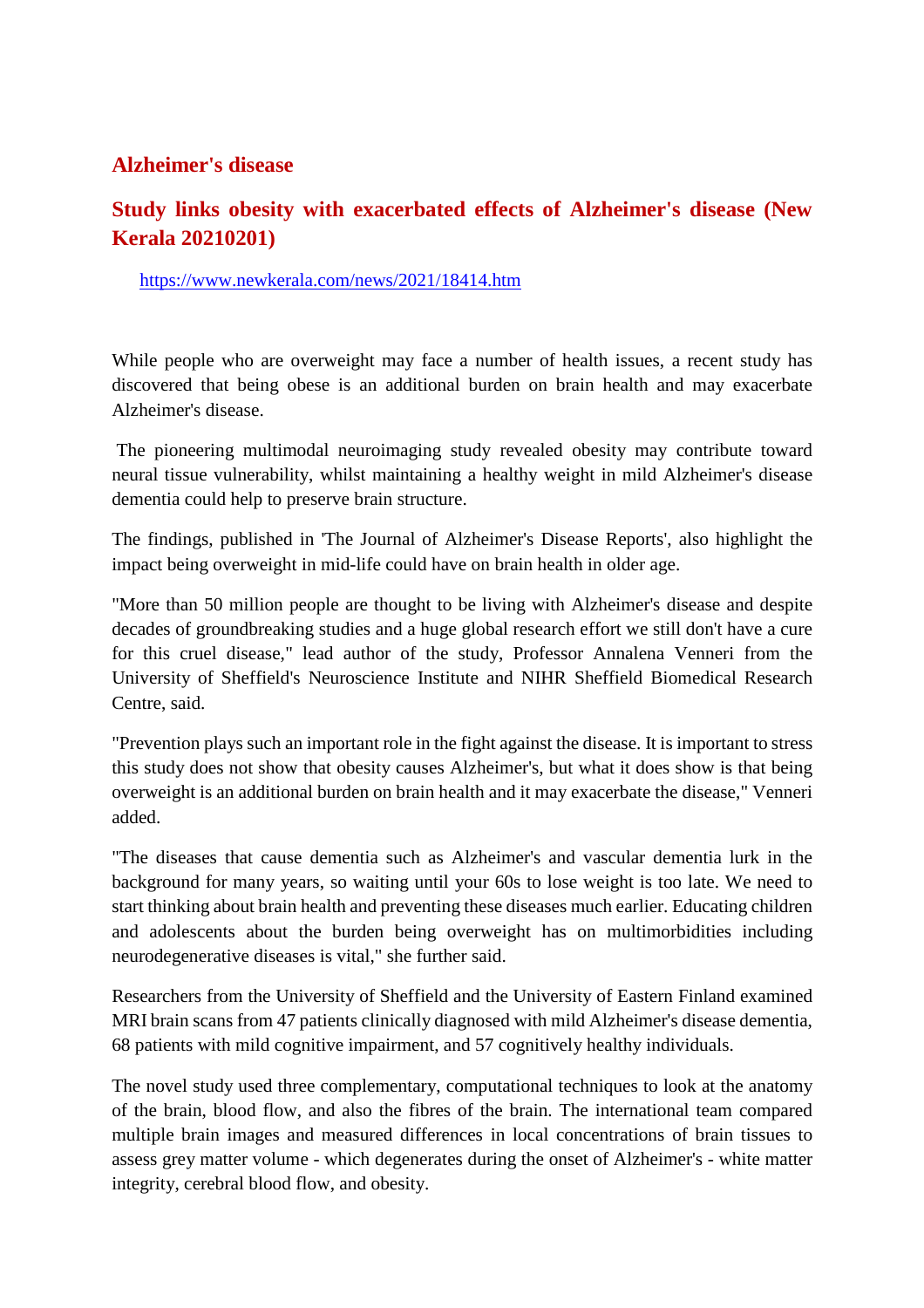In mild dementia patients, a positive association was found between obesity and grey matter volume around the right temporoparietal junction. This suggests obesity might contribute toward neural vulnerability in cognitively healthy individuals and those with mild cognitive impairment.

The study also found that maintaining a healthy weight in mild Alzheimer's disease dementia could help preserve brain structure in the presence of age and disease-related weight loss.

"Weight-loss is commonly one of the first symptoms in the early stages of Alzheimer's disease as people forget to eat or begin to snack on easy-to-grab foods like biscuits or crisps, in place of more nutritional meals," joint author of the study, Dr. Matteo De Marco from the University of Sheffield's Neuroscience Institute, said.

"We found that maintaining a healthy weight could help preserve brain structure in people who are already experiencing mild Alzheimer's disease dementia. Unlike other diseases such as cardiovascular disease or diabetes, people don't often think about the importance of nutrition in relation to neurological conditions, but these findings show it can help to preserve brain structure," Marco added.

#### **HealthCare Services (Hindustan: 20210201)**

https://epaper.livehindustan.com/imageview\_610871\_87069188\_4\_1\_01-02-2021\_3\_i\_1\_sf.html

इलाज की बजाय खराब उपचार से ज्यादा मौत

नई दिल्ली | मदन जैडा

देश में स्वास्थ्य सेवाओं की कमजोर स्थिति और खराब गुणवत्ता पर आर्थिक सर्वेक्षण में किए गए उल्लेख चौंकाने वाले हैं। इसके मुताबिक देश में इलाज नहीं मिलने के कारण होने वाली मौतों से ज्यादा खराब इलाज से होने वाली मौतें हैं। इसलिए ब्रिटेन की भांति स्वास्थ्य सेवाओं की गणवत्ता सुनिश्चित करने के लिए प्रभावी मानक तय करने पर जोर दिया गया है।

रिपोर्ट में वर्ष 2018 के आंकडों का हवाला देते हुए कहा गया कि देश में



लाख मौत खराब इलाज के कारण, साल 2018 में स्वास्थ्य सेवाओं की उपलब्धता न होने

की तलना में खराब इलाज के कारण दोगुनी मौत हुई। देश में खराब स्वास्थ्य

निजी अस्पतालों में मृत्यु दर अधिक निजी क्षेत्र जहां शहरी क्षेत्रों में 74 फीसदी ओपीडी एवं 65 फीसदी अस्पताल सेवाएं प्रदान कर रहे है। पर वह विनियमित नहीं है। इसलिए निजी अस्पतालों में मृत्यू दर, पून : भर्ती के मामले ज्यादा है । निजी अस्पतालों में नवजातों की मृत्यू दर 3.81 फीसदी है. जबकि सरकारी अस्पतालों में यह 0 .61 फीसदी है। निजी अस्पताल में पुनः भर्ती होने वाले मरीज 70 फीसदी और सरकारी में 64 फीसदी है।

119-208 मौतें होती हैं। एम्स के पूर्व निदेशक डॉक्टर एमसी मिश्रा कहते हैं कि देश में बडे पैमाने पर सेवाओं के कारण प्रति एक लाख पर हो रही नकली दवाओं की बिक्री, कम

छोटे शहरों में विशेषज्ञ डॉक्टर और प्रशिक्षित नर्सों की कमी है । इसलिए उपयुक्त इलाज नहीं मिल पाना मौत का कारण बन जाता है ।

– प्रो. जुगलकिशोर, निदेशक, कम्युनिटी मेडिसीन, महावीर मेडिकल कॉलेज

गुणवत्ता वाली दवाएं, अप्रशिक्षित डॉक्टरों और भिन्न-भिन्न पैथियों में होने वाले अपूर्ण इलाज के कारण भी ऐसी स्थिति पैदा होती है।